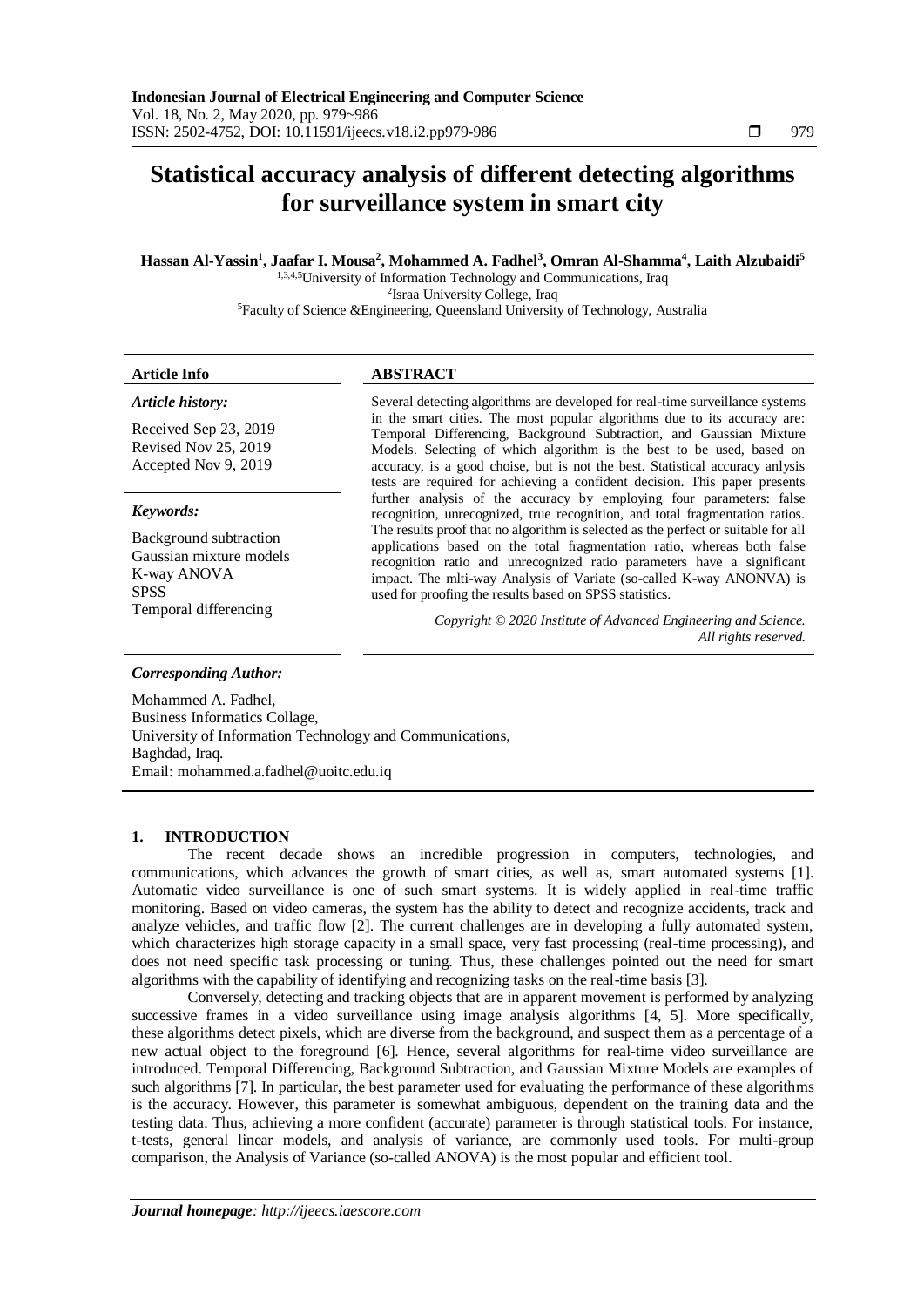This paper proposes a state-of-art trail for applying the K-way ANOVA test in comparing between algorithms rather than groups. Three detecting algorithms for video surveillance, which are Temporal Differencing, Background Subtraction, and Gaussian Mixture Models, are employed with a common training and testing data for all these algorithms. The results show that the Background Subtraction algorithm has the most priority among the others.

#### **2. LITERATURE REVIEW**

In the recent years, several algorithms are developed for video surveillance recognition. For instance, Sehairi et al. [8] proposed a simplified self-organized Background Subtraction algorithm, while Martins et al. [9] used different methods to explain the difficulty and trouble of Background Subtraction algorithm that based on the Background model, known as Mixture of Gaussians (MoG). Henry et al. [10] introduced a multi-object detection and tracking model based on stereo vision for use in surveillance systems. Their model overcomes the object occlusion, shadow interference, and problems of illumination variation. To protect a point according to their locations on the plane and their height values, a Kernel-based Clustering algorithm is used. In addition, a reconfigurable hardware is implemented using a parallel architecture as an object tracking system, which is based on the Background Subtraction algorithm [11]. Another studies [12] [13] proposed two different object detection algorithms, namely Temporal Difference algorithm and Fixed Background algorithm for a video of (120 x 160) pixels frame-size.

On the other hand, statistics and statistical algorithms are employed widely in detection algorithm for video surveillance. Albiol, et al. [14] presented an approach, using statistical method, for inferring what is happening in a crowded scene. It is based on detecting salient points (corners) along with their motion vectors, instead of segmenting and tracking the individuals in each frame. Then, based on this data, the statistical measures are determined. Liu, et al. [15] proposed an innovative method to detect anomaly in video surveillance systems. The proposed algorithm is doing well in detecting unusual events in the video surveillance with maintaining a low false alarm rate. However, the last years show introducing some novel algorithms for video object detecting based on statistics [16, 17].

However, several studies discussed the theory behind and meaning of K-way ANOVA and descriptive discriminant analysis (DDA) [18]. Konietschke and Frank [19], developed parametric and nonparametric bootstrap methods for multi-factor multivariate data. Later, Engel proposed an enhanced version that is basically a weighted mean of the ASCA and multi-variate ANOVA models [20], whereas Asiltürk, et al. [21], studied modelling of surface roughness for medical alloy machined using CNC depend on cutting parameters, which are optimized by ANOVA. In the latest years, deep learning has gained more pupularty and showed great performace in several pattern recognistion tasks [22-24] and in surveillance systems as well [25].

This paper presents a statistical accuracy analysis for comparison between three detecting algorithms of video surveillance. This analysis give an evidence of the used algorithm accuracy among other algorithms.

# **3. METHODOLOGY**

As mentioned earlier, three detection algorithms are employed for comparison in this paper, due to their efficient and most popular use. Whereas, K-way ANOVA technique is employed for comparison basis. It is the best technique for comparison multiple groups of data [2, 18].

#### **3.1. Definitions**

Here shown a brief definition for Temporal Differencing, Background Subtracting, and Gaussian Mixture Models detection algorithms is introduced.

### **3.1.1 Temporal Differencing (TD)**

This algorithm is straightforward and uncomplicated in implementation. It is particularly convenient to dynamic scene variations. TD utilizes two consecutive (neighboring) images based on a video segment (sequence of images on a time basis) for subtracting and getting difference images. The outcome of the subtraction process obtains the information of the moving target via a threshold value. In contrast, one drawback of this algorithm is unsuccessful in detecting all significant pixels of a few kinds of moving objects. Another drawback is its need for specialized hardware in order to successfully detection of the unmoved objects in real-time basis.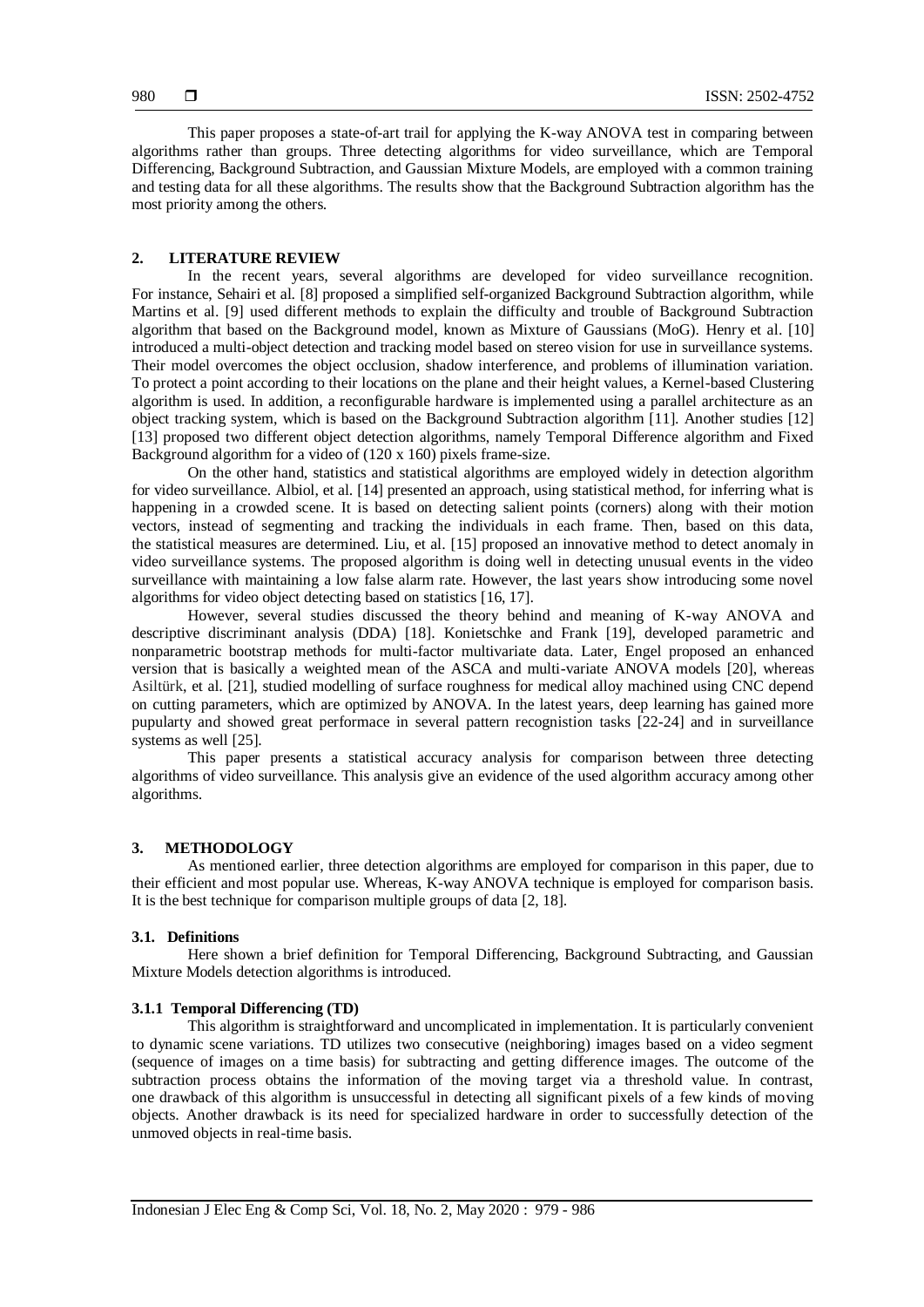981

#### **3.1.2 Background Subtraction**

It is commonly used for object detection in stationary background images [26, 27]. The first step in this algorithm is generating a reference background image through averaging images over time. Next, it detects moving areas via subtracting the present image from the reference one in a pixel-by-pixel basis. Although this algorithm roughly seems very similar to TD algorithm, Background Subtraction detects the background changes rather than moving objects as in TD. Conversely, it is straightforward and uncomplicated in achievement, and more accurate than a TD algorithm. The main drawback is its sensitivity to the external environment changes such as light or weather.

# **3.1.3 Gaussian Mixture Models**

In 1999, Stauffer and Grimson [28], introduced this algorithm. It is based on a function of Gaussian probability density for evaluating the pixel intensity value. It determines the difference between the intensity value of the current pixel and the aggregate average of the previous values. Thus, it saves an aggregate average of the current pixel values. Now, if the difference between the value of the present pixel and the aggregate pixel is less than the product of the standard deviation with a constant value, then it is identified as a background; else, it is identified as foreground. This algorithm performs well with brightness levels, but it does not deal with the multi-model background.

#### **3.2. Analysis of Variance (ANOVA)**

The need of evidence for supporting an approach is an essential task to make a decision with high confidence and reliability. Thus, the ANOVA concept should take into consideration. For instance, a common approach for figuring out a dependable accuracy of an algorithm is via analyzing its performance. It is possible to use a statistical method to compare, for example, three different datasets in order to evaluate the difference between these datasets. ANOVA is the method that compares datasets based on their means. Consequently, the use of ANOVA includes some crucial assumptions, which involve independence of case, normality, and homogeneity. However, ANOVA is the best technique if the resultant data achieves these assumptions [29].

On the other hand, there are three types of ANOVA, which are one-way, two-way, and K-way analysis. All these types use at least three groups or sets for comparison. The difference is the number of factor (so-called independent) variables that the ANOVA type is based on. For instance, one factor variable is for one-way type, two factor variables are for two-way type, and three or more are for K-way type. Note that it is absolutely usual for the factors to be called "independent variables". Furthermore, it is worth of importance to note that the K-way ANOVA is commonly called Multi-variate ANOVA (abbreviated as MANOVA). For instance, if three workers represent three groups, then the factor variable will be the working hours for one-way, the working hours and the working condition for two-way, and the working hours, the working condition, and the total rest time for K-way [29].

# **3.2.1 K-way ANOVA (MANOVA)**

The purpose of MANOVA is to observe the change of the dependent variable via employing the independent variable. In other words, if interaction validity is there among three or more independent variables on a dependent variable, then K-way comes into play. For example, it is interested to examine the impact of different textbooks on the student score in science and mathematics. Then, the enhancements in science and mathematics means that we have two dependent variables, hence MANOVA is suitable and applicable. Note that MANOVA gives a multivariate F-value while ANOVA gives univariate (single) Fvalue. The F-value is an output result generated by several statistical tests. ANOVA used the F-value to obtain the test status, which is either statistically significant or not. It is computed by dividing two mean squares. Basically, F-value is determined as [30, 31]:

F-value = explained variance / unexplained variance

"The following procedure describes how the F value is calculated:

- 1. Calculate the overall mean for the continuous field.
- 2. Calculate the mean square for the categorical field (the explained variance).
	- a. Calculate the sum of squares for the categorical field.
		- i. For each category, subtract overall mean from the category's mean.
		- ii. Take the square of each of these results and add them together.
	- b. Divide the sum of squares for the categorical field by the appropriate degrees of freedom.
- 3. Calculate the mean square for the error source (the unexplained variance).
	- a. Calculate the sum of squares for the error source.
		- i. Within each category, subtract the category's mean from each record value.
		- ii. Take the square of each difference and add them together.

*Statistical accuracy analysis of different detecting algorithms for surveillance system… (Hassan Al-Yassin)*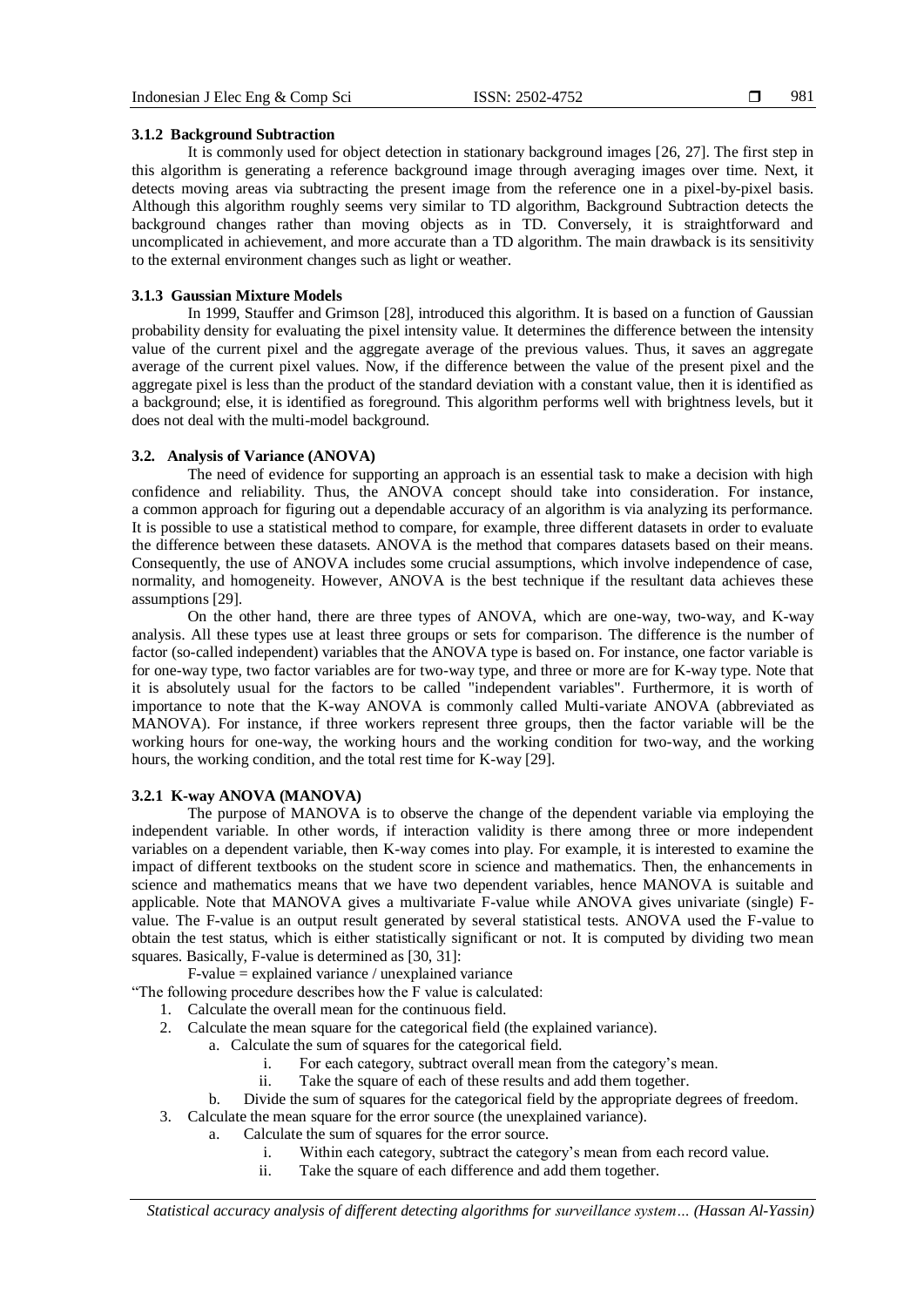- b. Divide the sum of square for the error source by the appropriate degrees of freedom.
- 4. Divide the mean square for the categorical field by the mean square for the error source. In other words, calculate the ratio of explained variance to unexplained variance. This is the F value."

However, MANOVA examines the dependent variables via generating a novel, synthetic, dependent variables in order to enlarge the group differences. These generated variables are direct groupings of the measured dependent variables.

Understanding the MANOVA results is so simple. If statistically significant is the multivariate F-value status, then something is significant. In other words, getting significant result means the need for looking at each univariate f-value (individual component) to obtain which dependent variable influenced to the significant result.

Conversely, this paper answers the question "how to perform a three-way ANOVA utilizing SPSS statistics?", in addition to clarify and show up the results from this test. In contrast, getting a valid results needs that the group data must meet some assumptions, similar to ANOVA, such as independence of case, normality, and homogeneity. These assumptions are [31]:

- 1) The dependent variable must be continuous (ratio or interval).
- 2) The three independent variables must each has at least two independent groups.
- 3) There is independence of observations in each group, as well as between the groups themselves.
- 4) There is not significant (unusual) data within each group.
- 5) The dependent variable must be normal distribution over each group combination.
- 6) Each group combination of the three independent variables must be homogeneity of variances. In addition, the following MANOVA concepts and key terms are computed as follows [31]:
- a) Sum of Squares between Groups (BSS): First, the individual means of the group is calculated. Next, get the deviation from the individual mean of each group. Finally, square the individual group and determine the sum of all groups.
- b) Sum of Squares within a group (WSS): For all groups, compute the grand mean. Next, get the deviation from the individual group. Finally, square the deviation and determine the sum of all groups.
- c) F-ratio: It is computed by dividing the sum of the squares between groups by the sum of the squares within a group.
- d) Degree of Freedom: Subtract one from the number of group to calculate the degree of freedom between the sums of the squares group (i.e.  $df = (g - 1)$ , where df is the degree of freedom and g is the number of groups). In addition, subtract the number of groups from the total observation to get the sum of the square within the group's degree of freedom (i.e.  $df = (N - g)$ , where N is the total sample size).

In this study, the used model consists of three detecting algorithms. Each algorithm has three groups. In addition, independent variables, which are false recognition, misrecognition, and camera's auto white-balancing compensation. The mathematical representation of the model is:

$$
Y_{ijkm} = \mu + A_i + B_j + C_k + AB_{ij} + AC_{ik} + BC_{jk} + ABC_{ijk} + \varepsilon_{m(ijk)}
$$

Where *A*, *B*, and *C* are the independent variables,  $i = j = 1, 2,$  and 3,  $k = 1$  and 2.

#### **4. RESULTS**

As mentioned earlier, three detecting video surveillance algorithms, which are Temporal Differencing, Background Subtraction, and Gaussian Mixture Models, are employed in this study, due to its highest accuracy among other algorithms. The selection of which of them is the best one is a harmful task. Although accuracy is the best parameter for differentiating between them, but unfortunately it does not work due to two reasons. The first is all algorithms have accuracy close to each other and no significant difference between them is there. The second reason is that these algorithms are developed from different sources, i.e. each has its own datasets, and thus the accuracy parameter becomes a good parameter rather than the best.

The solution for the second reason is to apply the same datasets for all these algorithms under consideration. Three different datasets (groups) are applied to these algorithms, where each dataset is a sample video. All these videos have a frame size of (120 x 160) pixels, but with different duration. The statistical analysis depends on (MATLAB 2018b) outputs of the information that accurately describe the recognition process of the image system. The results are shown in Table 1. At the first glance, there is no significant difference in terms of overall object valid occurrence (OVO) among these algorithms. The maximum difference of less than 2% (in OVO) means that their accuracy are too close to each other. Therefore, the need for further analysis of the other variables (in the Table 1) in depth is necessary.

Initially, considering the variable "Total Fragmentation", clearly, the Temporal Differencing algorithm is the worst in object fragmentation. It detected thirteen objects while on the ground-truth is only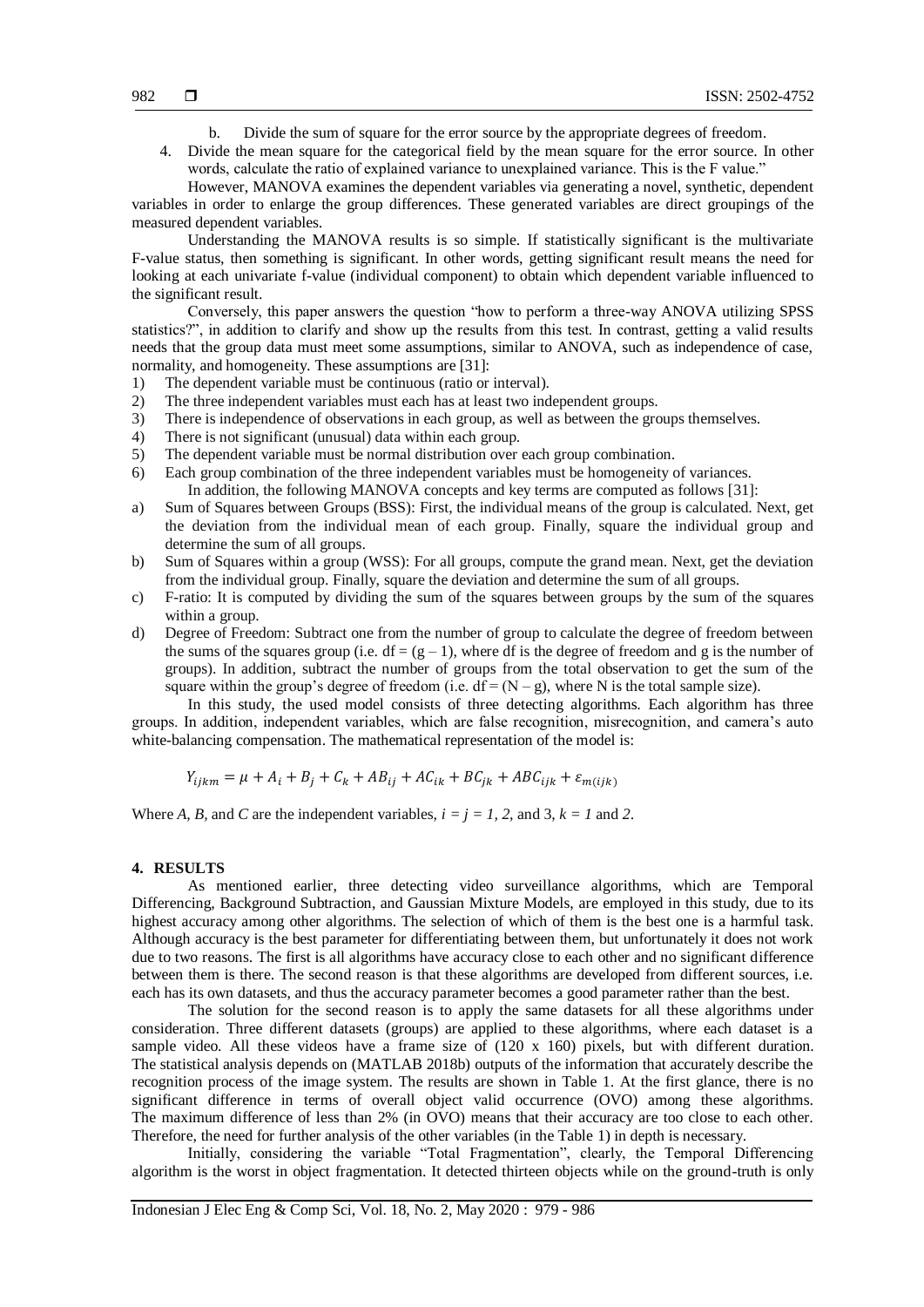ten. In addition, it benefited from white-balance compensation (dropping image mean value) and the fragmentation ratio became 1.2 instead of 1.3. Furthermore, the Temporal Differencing algorithm suffers from a severe deficiency, it is sensitive to object speed, and it enlarges fast objects, which gives them a chance for splitting. In contrast, the Background algorithm has a slightly better total fragmentation ratio (1.1) which means that it splits only one of the ten objects into two. In addition, the algorithm does not benefit from white-balance compensation, whereas the detected objects are eleven with or without compensation. This can be explained as it is not sensitive to object speed, and hence, there is no chance for more objects splitting. Finally, the Gaussian Mixture Models algorithm gives the best total fragmentation ratio. It is perfect when used with white-balance compensation.

However, when looking to the variable "False Recognition Ratio", the Background algorithm is the perfect one. It did not falsely recognize any object. The other two algorithms are rather inaccurate, and they did mistakenly recognize the wanted object. In contrast, considering the variable "True Recognition Ratio" in Table (1) shows that the Background algorithm is again the best in detecting true wanted object's occurrences. Moreover, the variable "Misrecognition Ratio" shows that the Background algorithm is the best. It lost only one out of thirteen of object's occurrences along its track.

On the other hand, all tested algorithms are benefited from white-balance compensation, and they become more efficient and powerful. Background algorithm is the best choice when a system with no false alarms is required. Furthermore, this algorithm is the fastest among the others (as in Table 4.1), which allows high frames per second (fps) processing when fast target objects are to be tracked.

| Table 1. Statistically I criticially Aliatysis of Three Detection Argorithms | <b>Temporal Differencing</b>                                                                              |       |             | Fixed Background |        | Gaussian Mixture |  |
|------------------------------------------------------------------------------|-----------------------------------------------------------------------------------------------------------|-------|-------------|------------------|--------|------------------|--|
| Detection algorithm                                                          | $F(n) - F(n-1)$                                                                                           |       | Subtraction |                  | Models |                  |  |
|                                                                              | 11                                                                                                        |       | 13          |                  | 12     |                  |  |
| Object Valid Occurrences (OVO) *                                             | 15                                                                                                        |       | 17          |                  | 16     |                  |  |
|                                                                              | 44                                                                                                        |       | 46          |                  | 45     |                  |  |
|                                                                              |                                                                                                           |       |             |                  |        |                  |  |
|                                                                              | <b>Using Camera's Auto White-Balancing Compensation</b><br>Yes<br>N <sub>0</sub><br>Yes<br>N <sub>0</sub> |       |             |                  | Yes    | N <sub>0</sub>   |  |
| <b>Total Fragmentation Ratio</b>                                             | 1.2                                                                                                       | 1.3   | 1.1         | 1.1              | 1.0    | 1.1              |  |
| $=$ total detected objects $\div$ (10, the total ground-                     | 1.6                                                                                                       | 1.8   | 1.5         | 1.5              | 1.4    | 1.4              |  |
| truth video objects**)                                                       | 5.6                                                                                                       | 5.7   | 5.4         | 5.4              | 5.3    | 5.4              |  |
| <b>False Recognition Ratio</b>                                               | 0.18                                                                                                      | 0.27  | 0.00        | 0.00             | 0.16   | 0.25             |  |
|                                                                              | 0.13                                                                                                      | 0.2   | 0.00        | 0.00             | 0.12   | 0.18             |  |
| $=$ False Recognized Occurrences (FRO) $\div$                                |                                                                                                           |       |             |                  |        |                  |  |
| $(OVO)*$                                                                     | 0.15                                                                                                      | 0.18  | 0.00        | 0.00             | 0.15   | 0.17             |  |
|                                                                              | 2/11                                                                                                      | 3/11  | 0/13        | 0/13             | 2/12   | 3/12             |  |
| $(FRO) / (OVO)$ *                                                            | 2/15                                                                                                      | 3/15  | 0/17        | 0/17             | 2/16   | 3/16             |  |
|                                                                              | 7/44                                                                                                      | 8/44  | 0/46        | 0/46             | 7/45   | 8/45             |  |
| Misrecognition Ratio                                                         | 0.09                                                                                                      | 0.00  | 0.07        | 0.23             | 0.08   | 0.08             |  |
| $=$ Un-Recognized Occurrences (URO) $\div$ (OVO)                             | 0.06                                                                                                      | 0.00  | 0.05        | 0.29             | 0.06   | 0.06             |  |
| $\star$                                                                      | 0.02                                                                                                      | 0.00  | 0.02        | 0.06             | 0.02   | 0.02             |  |
|                                                                              | 1/11                                                                                                      | 0/11  | 1/13        | 3/13             | 1/12   | 1/12             |  |
| $( URO ) / ( OVO )$ *                                                        | 1/15                                                                                                      | 0/15  | 1/17        | 5/17             | 1/16   | 1/16             |  |
|                                                                              | 1/44                                                                                                      | 0/44  | 1/46        | 3/46             | 1/45   | 1/45             |  |
| True Recognition Ratio                                                       | 0.90                                                                                                      | 1.00  | 0.92        | 0.76             | 0.91   | 0.91             |  |
| $=$ True Recognized Occurrences (TRO) $\div$                                 | 0.93                                                                                                      | 1.00  | 0.94        | 0.70             | 0.93   | 0.93             |  |
| $(OVO)*$                                                                     | 0.97                                                                                                      | 1.00  | 0.97        | 0.93             | 0.97   | 0.97             |  |
|                                                                              | 10/11                                                                                                     | 11/11 | 12/13       | 10/13            | 11/12  | 11/12            |  |
| $(TRO)/(OVO)*$                                                               | 14/15                                                                                                     | 15/15 | 16/17       | 12/17            | 15/16  | 15/16            |  |
|                                                                              | 43/44                                                                                                     | 44/44 | 45/46       | 43/46            | 44/45  | 44/45            |  |

Table 1. Statistically Performance Analysis of Three Detection Algorithms

\* Object Valid Occurrences; object occurrence is considered valid by foreground detector when object's boundaries are fully occupied inside the region of interest.

\*\* A ground-truth object is what the human eye decides as object.

In summary, no algorithm is selected as the perfect or suitable for all applications. Therefore, going further with these variables using another approach, rather than the accuracy analysis. The proposed approach, we are looking for, is to give us an evidence for making a reliable and confident decision. Hence, the K-way ANOVA test comes into play using SPSS program.

Initially, to get a valid result, the six assumptions, mentioned earlier, must be satisfied. The data sets must meet assumptions 1, 2, and 3 before applying the K-way ANOVA, while the results must satisfy the assumptions 4, 5, and 6. In contrast, defining the dependent and independent variables must be clarified well, early. However, the independent variables are:

F1: the first factor represents the three algorithms (TD, BS, and GMM) under consideration.

F2: the second factor represents three parameters (OVO, FRO, and URO).

*Statistical accuracy analysis of different detecting algorithms for surveillance system… (Hassan Al-Yassin)*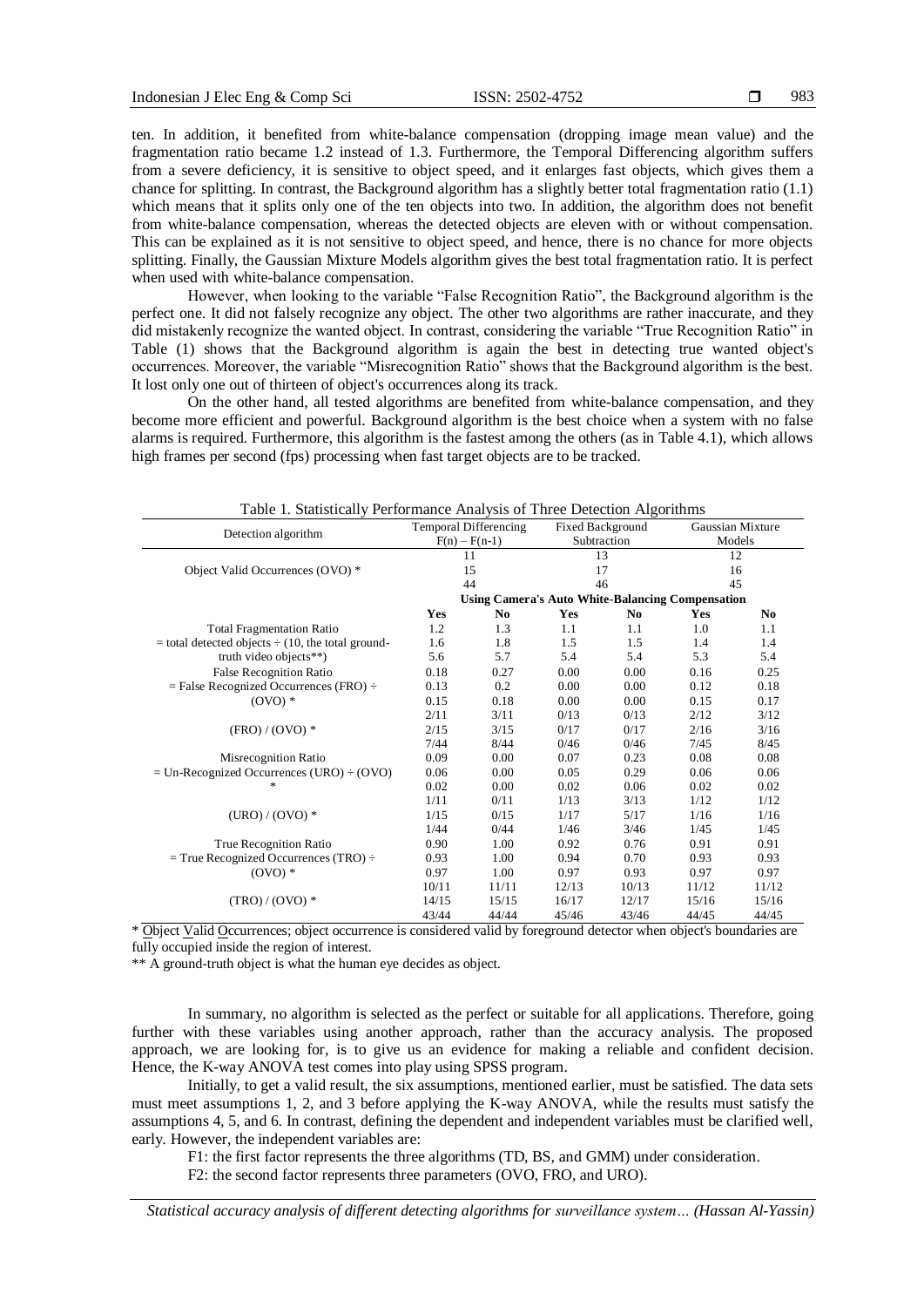F3: the last factor represents the compensation of the camera's auto-white balancing (Yes or No).

Table 2 shows the K-way ANOVA output using SPSS program. Understanding the results is so simple. If statistically significant is the multivariate F-value status, then something is significant. In other words, getting significant result means the need for looking at each univariate F-value (individual component) to obtain which dependent variable influenced to the significant result. In Table 2, F-value is statistically significant only with the second factor F2. In addition, the third factor has not a significant effect, as well as, the first factor. Therefore, it can be concluded that the selection of which algorithm to be used based on accuracy is so significant, instead, looking for an algorithm with lowest false recognition ratio or unrecognized ratio. Thus, the K-way ANOVA proofs the carried out results of Table 1.

| <b>Tests of Between-Subjects Effects</b>        |                            |                |             |        |       |  |  |  |  |  |
|-------------------------------------------------|----------------------------|----------------|-------------|--------|-------|--|--|--|--|--|
| Dependent Variable: response                    |                            |                |             |        |       |  |  |  |  |  |
| Source                                          | Type III Sum<br>of Squares | df             | Mean Square | F      | Sig.  |  |  |  |  |  |
| Corrected Model                                 | 6449.508 <sup>a</sup>      | 17             | 379.383     | 3.450  | .001  |  |  |  |  |  |
| Intercept                                       | 2949.770                   |                | 2949.770    | 26.825 | .000  |  |  |  |  |  |
| F <sub>1</sub>                                  | 12.986                     | 2              | 6.493       | .059   | .943  |  |  |  |  |  |
| F <sub>2</sub>                                  | 6368.010                   | 3              | 2122.670    | 19.303 | .000  |  |  |  |  |  |
| F <sub>3</sub>                                  | .471                       | 1              | .471        | .004   | .948  |  |  |  |  |  |
| $F1 * F2$                                       | 68.483                     | 3              | 22.828      | .208   | .890  |  |  |  |  |  |
| $F1 * F3$                                       | .284                       | $\overline{2}$ | .142        | .001   | .999  |  |  |  |  |  |
| $F2 * F3$                                       | 1.334                      | 3              | .445        | .004   | 1.000 |  |  |  |  |  |
| F1 * F2 * F3                                    | .747                       | 3              | .249        | .002   | 1.000 |  |  |  |  |  |
| Error                                           | 3958.703                   | 36             | 109.964     |        |       |  |  |  |  |  |
| Total                                           | 14840.181                  | 54             |             |        |       |  |  |  |  |  |
| Corrected Total                                 | 10408.210                  | 53             |             |        |       |  |  |  |  |  |
| a. R Squared = .620 (Adjusted R Squared = .440) |                            |                |             |        |       |  |  |  |  |  |

Table 2. The output of 3-way ANOVA using SPSS

#### **5. CONCLUSIONS**

This paper presented further analysis of the accuracy**.** The results proofed that**:** No algorithm is selected as the perfect or suitable for all applications; all tested algorithms are benefited from white-balance compensation, and they become more efficient and powerful; false recognition ratio and unrecognized ratio parameters have a significant impact; in addition, to get a significant result means the need for looking at each univariate F-value to obtain which dependent variable influenced to the significant result; the K-way ANOVA test with SPSS program gave a reliable and confident decision.

#### **REFRENCES**

- [1] Carlos Cuevas, and NarcisoGarcía, "Improved Background Modeling For Real-time Spatio-temporal Nonparametric Moving Object Detection Strategies", *Elsevier, Image and Vision Computing,* 31, pag. 616-630, 2013.
- [2] Pritam Das, RanjitGhoshal, Dipak Kumar Kole, and Rabindranath Ghosh, "Measurement of Displacement and Velocity of a Moving Object from Real Time Video", *International Journal of Computer Applications,*  (0975-8887) Volume 49-No. 13, July 2012.
- [3] Dashan Gao and Jie Zhou, "*Adaptive Background Estimation for Real-time Traffic Monitoring*", IEEE Intelligent Transportation Systems Conference Proceedings - Oakland, USA-August 25-29, 2001.
- [4] Deng, Jianxin. "Architecture design of the vehicle tracking system based on RFID." *TELKOMNIKA (Indonesian Journal of Electrical Engineering),* 11.6 (2013): 2997-3004.
- [5] Humaidi, Amjad J., Mohammed Abdulraheem Fadhel, and Ahmed R. Ajel. "Lane detection system for day vision using altera DE2." *TELKOMNIKA (Indonesian Journal of Electrical Engineering),* 17.1 (2019): 349-361.
- [6] PlamenAngelov, RaminRamezani and Xiaowei Zhou, Student Member, "*Autonomous Novelty Detection and Object Tracking in Video Streams using Evolving Clustering and Takagi-Sugeno Type Neuro-Fuzzy System*", IEEE, International Joint Conference on Neural Networks 2008.
- [7] G. Prabhakar and B. Ramasubramanian, "An Efficient Approach for Real Time Tracking of Intruder and Abandoned Object in Video Surveillance System", *International Journal of Computer Applications,* (0975-8887) Volume 54-No.17, September 2012.
- [8] Kamal Sehairi, Fatima Chouireb, Jean Meunier, "Comparative study of motion detection methods for video surveillance systems," *J. Electron. Imaging,* 26(2), 023025 doi: 10.1117/1.JEI.26.2.02302, 2017.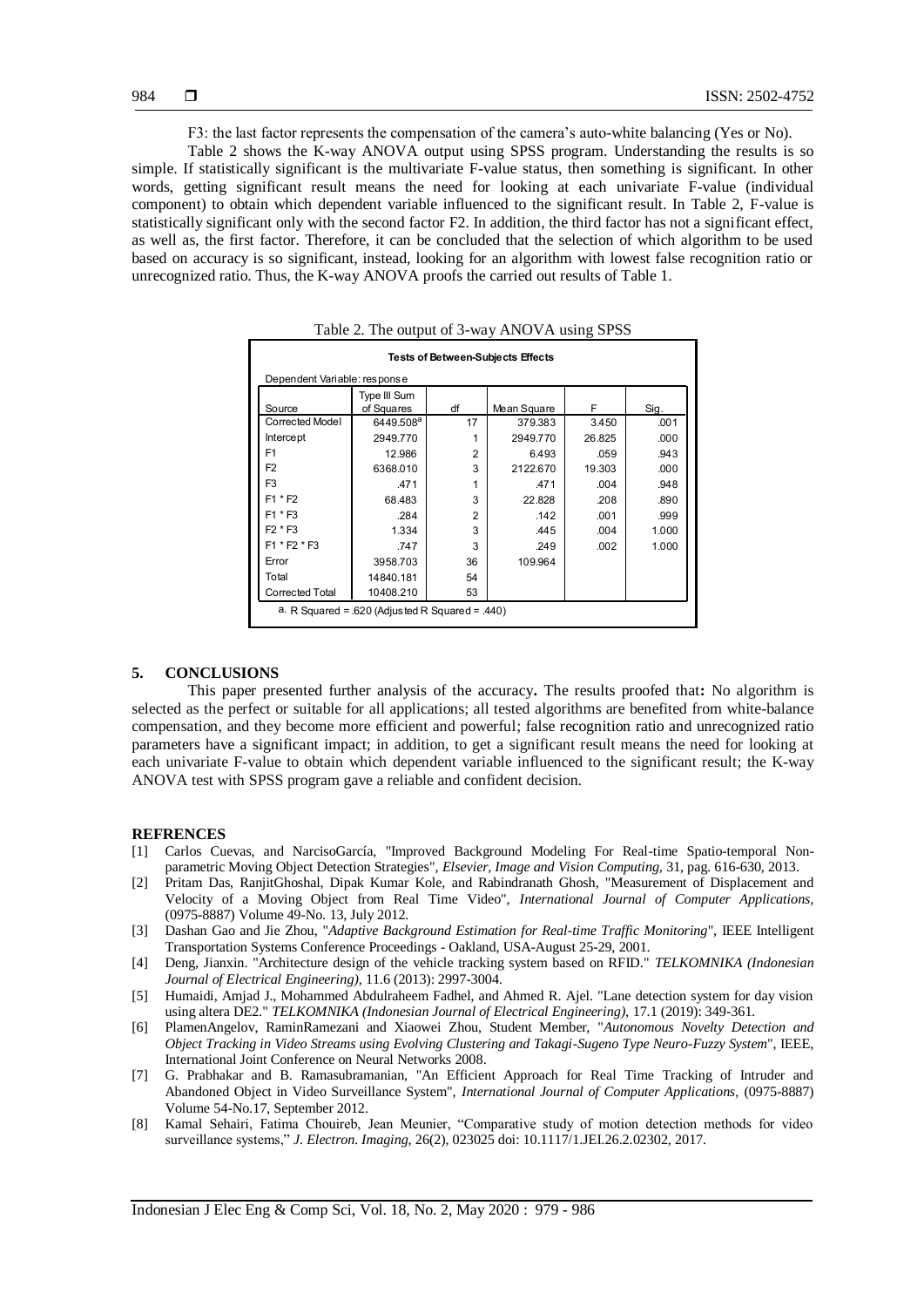- [9] Isabel Martins, Pedro Carvalho, Luís Corte- RealJosé & Luis Alba-Castro, "*BMOG: Boosted Gaussian Mixture Model with Controlled Complexity*," Iberian Conference on Pattern Recognition and Image Analysis, vol.547, No 2, pp. 50-57, August 2017.
- [10] Henry Schneiderman and Takeo Kanade, "A Statistical Method for 3D Object Detection Applied to Faces and Cars", *IEEE*, 2001.
- [11] R. Cucchiara, P. Onfiani, A. Prati, N. Scarabottolo, "*Segmentation of Moving Objects at Frame Rate: A Dedicated Hardware Solution*", Proceedings of 7th IEE Conference on Image Processing and its Applications, 1999.
- [12] Fadhel, Mohammed Abdulraheem, Omran Al-Shamaa, and Bahaa Husain Taher. "Real-Time detection and tracking moving vehicles for video surveillance systems using FPGA." *International Journal of Engineering & Technology,*  7.2.31 (2018): 117-121.
- [13] Hassan, Inaam Rikan and Mohammed Abdulraheem Fadhel. "Tracking Vehicles in Urban Smart City Based Xilinx Platform.", *Journal of Theoretical and Applied Information Technology*, (2019).
- [14] Albiol, Antonio, Maria Julia Silla, Alberto Albiol, and Jose Manuel Mossi. "*Video analysis using corner motion statistics*." In IEEE International Workshop on Performance Evaluation of Tracking and Surveillance, pp. 31-38. 2009.
- [15] Liu, Chang, Guijin Wang, Wenxin Ning, Xinggang Lin, Liang Li, and Zhou Liu. "*Anomaly detection in surveillance video using motion direction statistics*." In 2010 IEEE International Conference on Image Processing, pp. 717-720. IEEE, 2010.
- [16] Zhou, Wenjun, Shun'ichi Kaneko, Manabu Hashimoto, Yutaka Satoh, and Dong Liang. "Co-occurrence Background Model with Hypothesis on Degradation Modification for Robust Object Detection." In *VISIGRAPP (5: VISAPP),* pp. 266-273. 2018.
- [17] Slawomir Bak, Marco San Biagio, Ratnesh Kumar, Vittorio Murino, François Bremond. Exploiting Feature Correlations by Brownian Statistics for People Detection and Recognition. *IEEE transactions on systems, man, and cybernetics, Institute of Electrical and Electronics Engineers (IEEE),* 2016. (hal-01850064).
- [18] Warne, Russell T. "A Primer on Multivariate Analysis of Variance (MANOVA) for Behavioral Scientists." *Practical Assessment, Research & Evaluation,* 19 (2014).
- [19] Konietschke, Frank, et al. "Parametric and nonparametric bootstrap methods for general MANOVA." *Journal of Multivariate Analysis,* 140 (2015): 291-301.
- [20] Engel, J., et al. "Regularized MANOVA (rMANOVA) in untargeted metabolomics." *Analytica chimica acta,* 899 (2015): 1-12.
- [21] Asiltürk, Ilhan, Süleyman Neşeli, and Mehmet Alper Ince. "Optimisation of parameters affecting surface roughness of Co28Cr6Mo medical material during CNC lathe machining by using the Taguchi and RSM methods." *Measurement,* 78 (2016): 120-128.
- [22] Alzubaidi, Laith, Mohammed A. Fadhel, Sameer R. Oleiwi, Omran Al-Shamma, and Jinglan Zhang. "DFU\_QUTNet: diabetic foot ulcer classification using novel deep convolutional neural network." *Multimedia Tools and Applications,* (2019): 1-23.
- [23] Alzubaidi, Laith, Omran Al-Shamma, Mohammed A. Fadhel, Laith Farhan, and Jinglan Zhang. "*Classification of Red Blood Cells in Sickle Cell Anemia Using Deep Convolutional Neural Network*." In International Conference on Intelligent Systems Design and Applications, pp. 550-559. Springer, Cham, 2018.
- [24] Al-Shamma, Omran, Mohammed Abdulraheem Fadhel, Rabab Alaa Hameed, Laith Alzubaidi, and Jinglan Zhang. "*Boosting Convolutional Neural Networks Performance Based on FPGA Accelerator*", In International Conference on Intelligent Systems Design and Applications, pp. 509-517. Springer, Cham, 2018.
- [25] Pan, Chun, Zhiguo Yan, Xiaoming Xu, Mingxia Sun, Jie Shao, and Di Wu. "*Vehicle logo recognition based on deep learning architecture in video surveillance for intelligent traffic system*", (2013): 132-135.
- [26] Mahamuni P.D, R.P Patil and H.S.Thakar, "Moving Object Detection Using Background Subtraction Algorithm using simulink" in *IJERT,* Volume 3, Issue 6, 2014.
- [27] Asim R. Aldhheri and Eran A. Edirisinghe, "Detection and classification of a moving object in a video stream" in *ACIT*, 2014.
- [28] Santoyo-Morales, Juana E., and Rogelio Hasimoto-Beltran. "Video background subtraction in complex environments." *Journal of applied research and technology,* 12.3 (2014): 527-537.
- [29] Cardinal, Rudolf N., and Michael RF Aitken. "ANOVA for the behavioral sciences researcher", *Psychology Press*, 2013.
- [30] Boisgontier, Matthieu P., and Boris Cheval. "The anova to mixed model transition." *Neuroscience & Biobehavioral Reviews,* 68 (2016): 1004-1005.
- [31] Chatfield, Chris, "Introduction to multivariate analysis" *Routledge*, 2018.